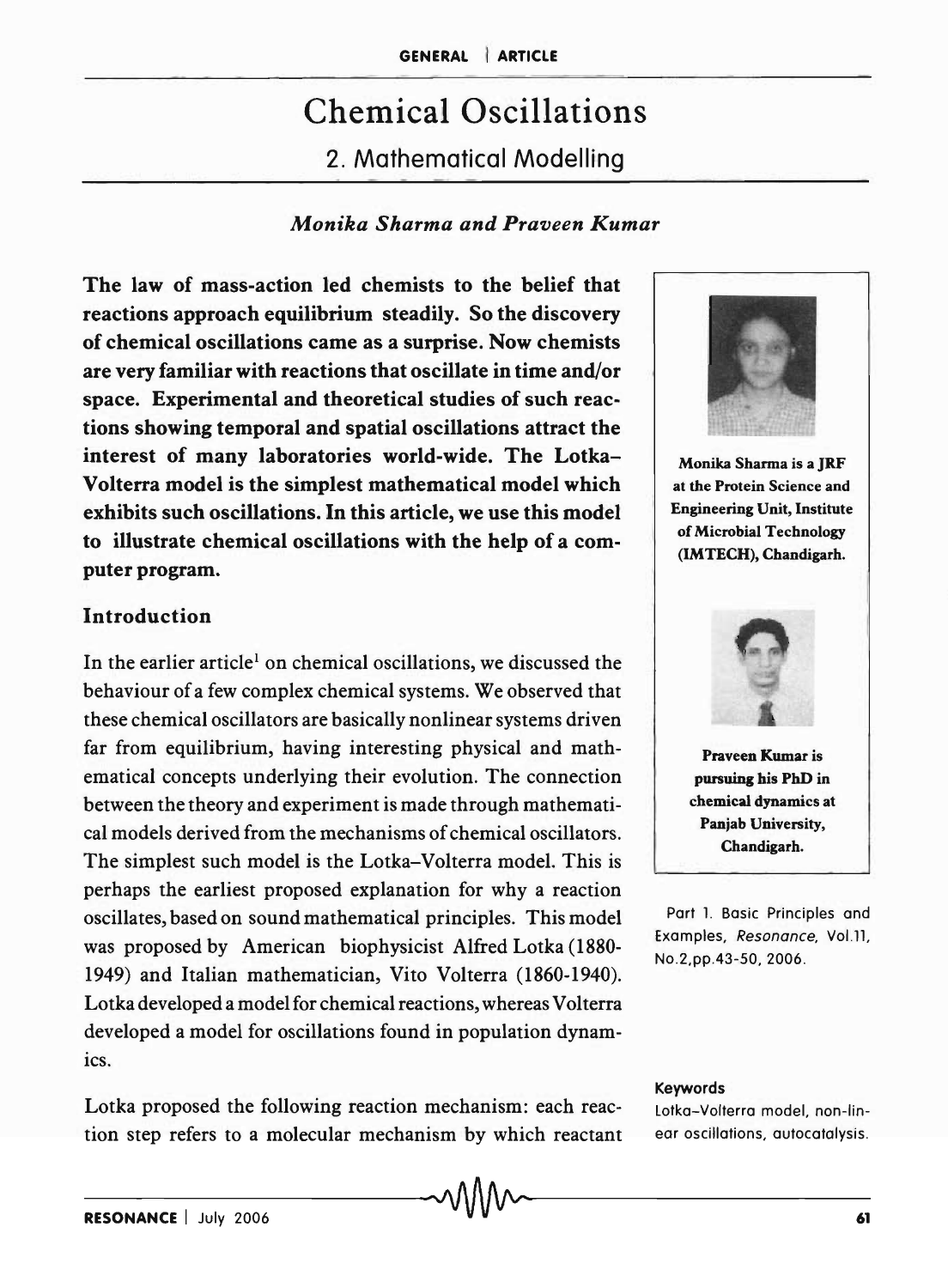The predator-prey model is the simplest system exhibiting autocatalysis.

molecules combine to produce intermediates or products. He considered a series of consecutive reactions, each of which is supposed to be irreversible

1.  $A + X \longrightarrow 2X$ 

Step contributions to rate laws:  $d[A]/dt = -d[X]/dt = k_1[A][X].$ 

2.  $X + Y \longrightarrow 2Y$ .

Step contributions to rate laws:  $d[X]/dt = -d[Y]/dt = k, [X][Y].$ 

 $3. Y \longrightarrow P$ .

Step contributions to rate laws:  $d[Y]/dt = - d[P]/dt = k_3 [Y].$ Sum of steps  $1 \quad 3 = A \longrightarrow P$ .

Steps 1 and 2 are autocatalytic, since X and Y accelerate their own production. This model is also known as the prey-predator model. (See *Box* 1.)

Overall, this chemical reaction is merely A going to B with two transient intermediates X and Y. The different rate equations then, are:

```
d[A]/dt = -k, [A] [X]
d[X]/dt = k_1 [A][X] - k_2 [X][Y]d[Y]/dt = k_2[X][Y] - k_3[Y]d[P]/dt = k_3 [Y]
```
This autocatalytic system can reach a steady state; where the rate of reproduction of rabbits is exactly balanced by the consumption of species by foxes and foxes die at the same rate that baby foxes are born. Mathematically, we find such a state by setting all the time derivatives equal to zero and solving the resulting algebraic equations. Thus putting

$$
d[X]/dt = k_1 [A][X] - k_2[X][Y] = 0
$$
 (1)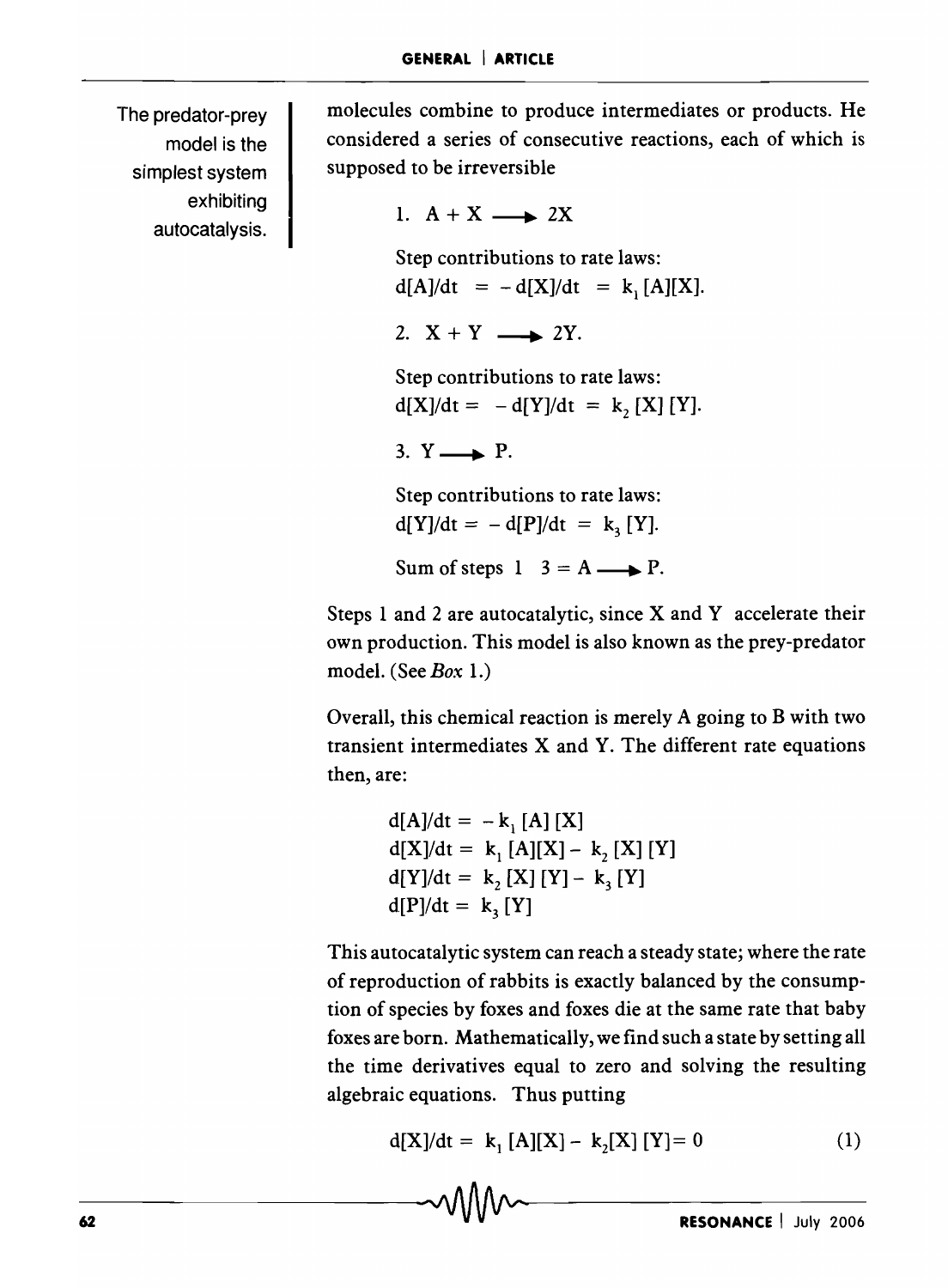#### Box 1. Prey-Predator Model

The model describes the change of the number of rabbits  $(X)$  and the number of foxes  $(Y)$  in an island. The island has plenty of grass on which the rabbits can feed. A is used to denote the amount of grass, which is assumed to be available in plenty and hence change in its amount is not considered. In the absence of the foxes, rabbits will multipJy (step I below) and X will increase exponentially. Foxes feed on rabbits and reproduce (step II) and of course, die off (step III). If there are no rabbits, then the number of foxes will decrease exponentially. Each step is irreversible: rabbits will never turn back into grass, nor dead foxes into live ones. Notice that

- $X$  is consumed only by Y, and Y has nothing else to feed on.
- The rate of change of Y depends on the availability of prey.

We can write down a system of differential equations to describe the behavior of the predator and prey species:<br>
I:  $A + X \longrightarrow 2X$  (rabbits reproduce). species:

|                                             | I: $A + X \longrightarrow 2X$ (rabbits reproduce).                |
|---------------------------------------------|-------------------------------------------------------------------|
|                                             | II: $X + Y = 2Y$ (foxes eat rabbits and then they too reproduce). |
| III: $Y \longrightarrow P$ (foxes die off). |                                                                   |
|                                             |                                                                   |

The net effect is the conversion of grass to dead foxes.

The model leads to the following two differential equations, one that describes the prey population, and another that describes the predator population.

$$
d[X]/dt = k_x [A][X] - k_y [X][Y]
$$

$$
d[Y]/dt = k_y [X][Y] - k_d [Y]
$$

 $k_x$  is a rate constant reflecting how fast rabbits reproduce (for step I),  $k_y$  specifies how fast foxes reproduce

Interestingly, for any set of values for these constants, the number of rabbits and foxes will oscillate with a period that depends upon  $k_x$ ,  $k_y$  and  $k_d$  and A.

A key feature of the system is autocatalysis, which means that the rate of growth of any species, whether rabbits or foxes, increases with the population of that species.



Figure A. Numerical solution of the Lotka-Volterra model with  $A = k_x = k_y = k_d = 1$ . Population vs. time plot showing oscillations in the population of the species (rabbits in red and foxes in green).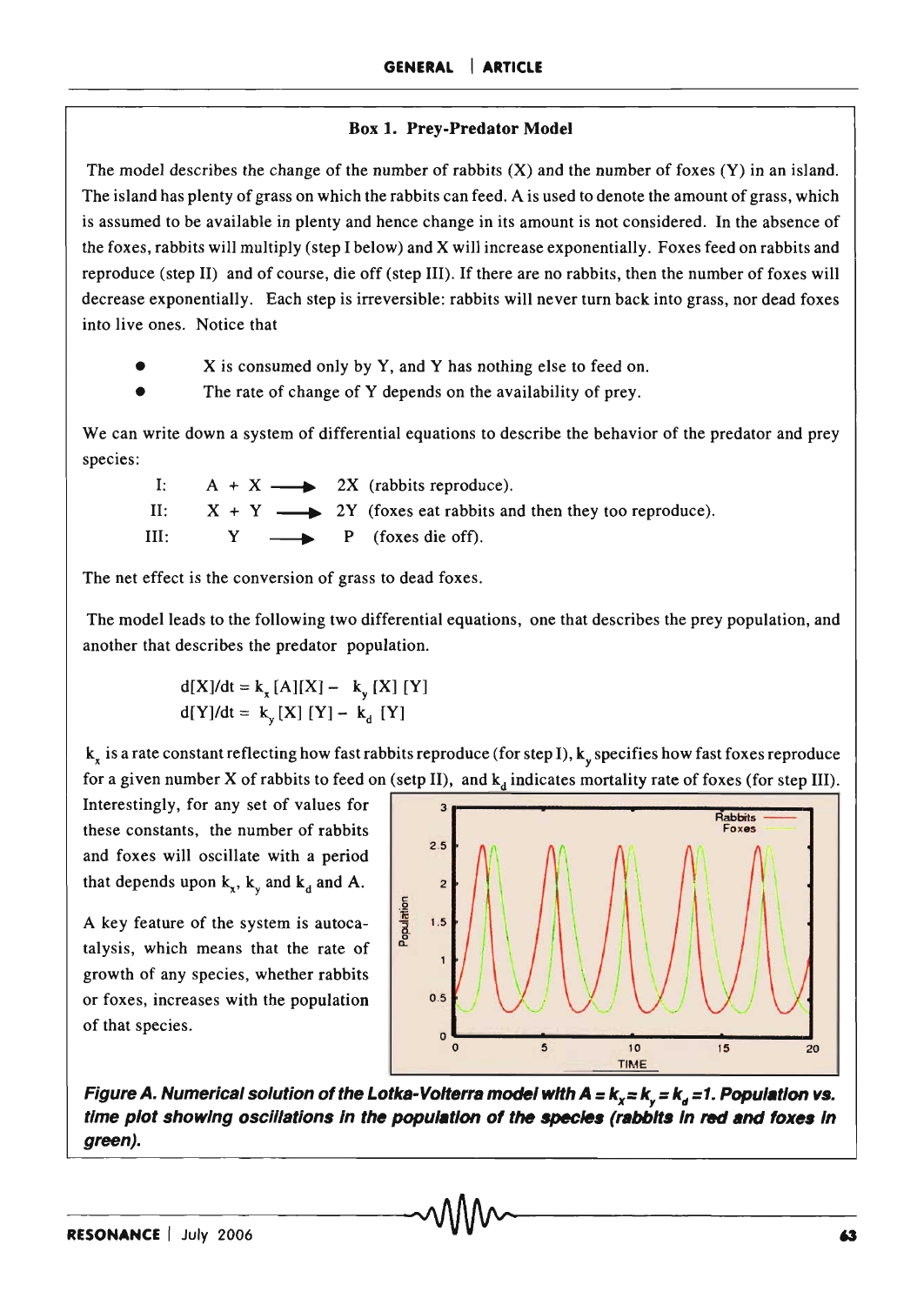The predator-prey model cannot be solved analytically, but has to be integrated numerically on a computer. Its behavior near the equilibrium point can be studied analytically, and is found to be oscillatory.

$$
d[Y]/dt = k_2 [X] [Y] - k_3 [Y] = 0,
$$
 (2)

we get the solutions

$$
[Y] = (k_1 / k_2)[A] \text{ and } [X] = k_3 / k_2.
$$

Mathematicians call these solutions the equilibrium points of the dynamical system defined by equations (1) and (2). If each concentration starts at the equilibrium point, then it does not change with time.

The qualitative features of the changes in [X] and [V] near the equilibrium point can be investigated with a bit of mathematical analysis (see *Box* 2). Far from equilibrium however, the two equations defy analytical solution and hence we can integrate the two equations numerically on a computer. Numerical integration is essentially an exercise in curve-fitting. One uses information about the function to be integrated – its value and the values of its derivatives - at certain points to approximate the function over some interval by functions that we know how to integrate, usually polynomials. The results below are obtained using Runge-Kutta fourth order integration method to solve the Lotka-Volterra equation as per the Fortran program given in *Box 3.*  This program can be run with different values of initial concentrations of X and Y, and the rate constants  $k_1$ ,  $k_2$  and  $k_3$ . The results can be depicted in two ways: one way is to plot X and Y versus time, and the second way is to plot one concentration  $(Y)$ versus the other  $(X)$ . This is known as the phase plane representation. We have obtained these plots using the software **GNUPLOT.** 

## **Results of Computer Simulation**

We give detailed plots showing the results of computer calculations of the prey-predator model that can be reproduced easily with the help of the program provided (see *Box* 3) and the scientific plotting software **GNUPLOT.** At the steady state, calculated from the equations (1) and (2) (and with values of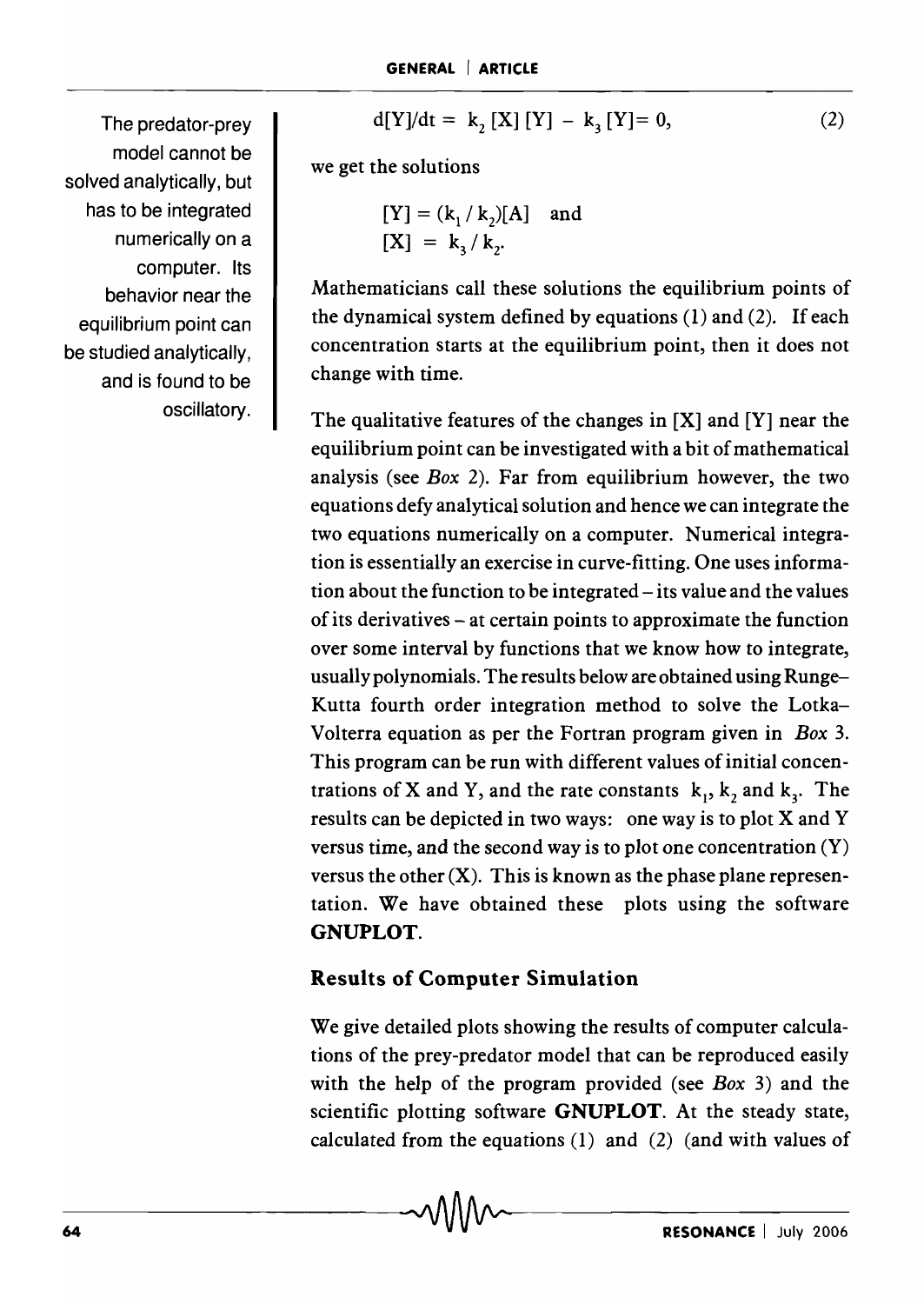#### Box 2. Analysis of the Solution of the Differential Equations near the Steady State

Equations (1) and (2) can be simplified by introducing the dimensionless quantities, defined by

$$
\tau = k_3 t
$$
;  $x = (k_2 / k_3)[X]$ ;  $y = (k_2 / k_3)[Y]$ ;  $a = (k_1 / k_3)[A]$ 

Then the rate equations (1) and (2) become:

$$
dx/d\tau = ax - xy
$$
 (a)  
 
$$
dy/d\tau = xy - y
$$
 (b)

At the steady states,  $x_0 = 1$ ;  $[X] = k_3 / k_2$  $y_0 = a$ ; [Y] = (k, /k<sub>2</sub>) [A]

When the system is close to the steady-state, we can write

$$
x(t) = x_0 + \Delta_X e^{\omega t}
$$
 (c)  

$$
y(t) = y_0 + \Delta_Y e^{\omega t}
$$
 (d)

where  $\Delta_x$  and  $\Delta_y$  are assumed to be small. This is a standard way of analyzing the behaviour of a system close to the steady state. Notice that if  $\omega$  is real and  $\omega > 0$ ,  $e^{\omega t}$  is an increasing function and the quantities x and y (and hence the concentrations of X and Y) go away from the steady state progressively and exponentially. On the other hand, if  $\omega$  is real and  $\omega < 0$ , the system comes closer and closer (converges) to the steady state. When  $\omega$  is a complex number, the system oscillates around the steady state, spiralling outwards away from the steady state if the real part of  $\omega$ , denoted by  $Re(\omega) > 0$  and spiralling towards the steady state if  $\text{Re}(\omega) < 0$ .

Substituting equations (c) and (d) into (a) and (b) and simplifying by assuming small values of  $\Delta_{\rm x}$  and  $\Delta_{\rm v}$  (i.e. neglecting higher order terms), we get

$$
\omega^2 + k_1 k_3 a = 0
$$
  
or, 
$$
\omega = \pm i (k_1 k_3 a)^{1/2}
$$

 $Re(\omega) = 0$  and the imaginary part Im( $\omega$ ) =  $\pm i$  ( $k_1 k_3 a$ )<sup>1/2</sup>. Thus  $\omega$  is a purely imaginary number giving rise to oscillatory behaviour of the concentrations without any asymptotic convergence or divergence. This means that near the steady state, the values of X and Y will always oscillate.

 $\sim$ 

 $[A], k_1, k_2$  and  $k_3$  set in arbitrary units as 2, 1, 2 and 2, respectively) with the initial concentration of X and Y both as l.Q unit, we locate the equilibrium point of dynamics, whereafter concentrations remain constant in time. This can be seen from *Figure*  1, where the concentrations remain constant.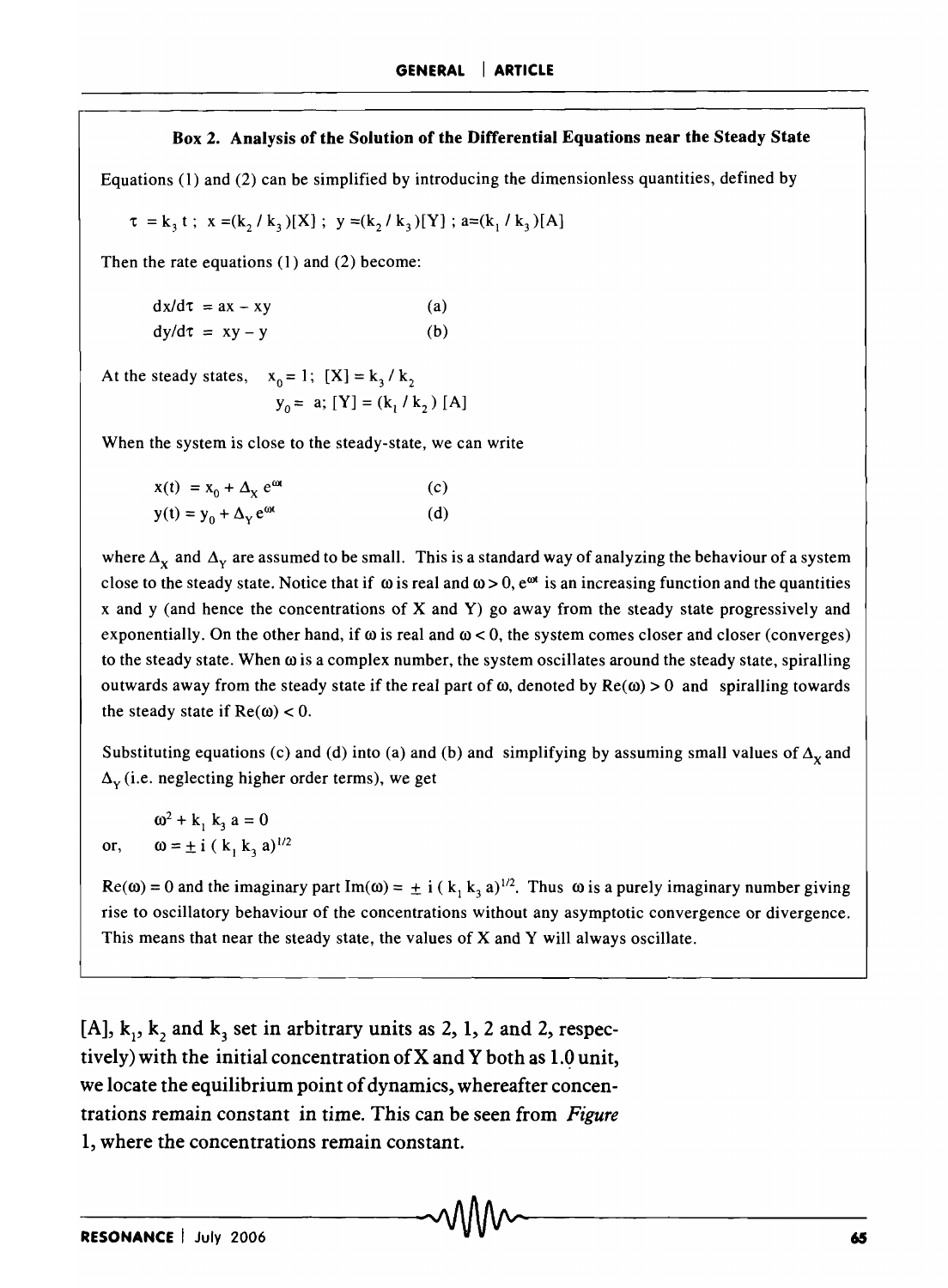| Box 3. PROGRAM (in FORTRAN 77 can be used as such with a F90 compiler)                                |  |  |  |
|-------------------------------------------------------------------------------------------------------|--|--|--|
| !PROGRAM TO SOLVE THE PREY-PREDATOR PROBLEM (See [2)]                                                 |  |  |  |
| $parameter(n=2)$                                                                                      |  |  |  |
| implicit double precision(a-h,o-z)                                                                    |  |  |  |
| real*8 conc(n),dconcdtime(n),concout(n) $lconc(1)=[X]$ , conc[2]=[Y]; dconcdtime is the time          |  |  |  |
| derivative                                                                                            |  |  |  |
| external der                                                                                          |  |  |  |
| common a,rk1,rk2,rk3                                                                                  |  |  |  |
| $a=2.0d0$                                                                                             |  |  |  |
| $rk 1=1.d0$                                                                                           |  |  |  |
| $rk2 = 2.d0$                                                                                          |  |  |  |
| $rk3 = 2.d0$                                                                                          |  |  |  |
| write $(*,*)'$ input conc $(1)$ ,conc $(2)'$                                                          |  |  |  |
| $read(*,*)cone(1),conc(2)$                                                                            |  |  |  |
| $time=0.00$                                                                                           |  |  |  |
| $nm = 1000$                                                                                           |  |  |  |
| $h=1.d0/df$ loat(nm)<br>! time-step for integration                                                   |  |  |  |
| call der(time, conc, dconcdtime) ! Subroutine der provides the derivatives at each point of time      |  |  |  |
| $write(4,*)conc(1), conc(2), time$                                                                    |  |  |  |
| do $l=1,5000$<br>louter loop to write data after every nm/100 integrations                            |  |  |  |
| do $k=1, nm/100$ ! integration loop                                                                   |  |  |  |
| $time = time + h$                                                                                     |  |  |  |
| call der(time,conc,dconcdtime)                                                                        |  |  |  |
| call rk(conc,dconcdtime,n,time,h,concout,der) !rk is the Runge Kutta numerical integration<br>routine |  |  |  |
| $conc(1)=concout(1)$                                                                                  |  |  |  |
| $conc(2)=concout(2)$                                                                                  |  |  |  |
| enddo                                                                                                 |  |  |  |
| write(4,999)conc(1), conc(2), time                                                                    |  |  |  |
| enddo                                                                                                 |  |  |  |
| 999 format (2x, f8.3, 2x, f8.3, 2x, f8.3)                                                             |  |  |  |
| end                                                                                                   |  |  |  |
| SUBROUTINE der(time,conc,dconcdtime)! routine to calculate the derivatives                            |  |  |  |
| implicit double precision $(a-h,o-z)$                                                                 |  |  |  |
| dimension $conc(*)$ , dconcdtime(*)                                                                   |  |  |  |
| common a,rk1,rk2,rk3                                                                                  |  |  |  |
| $d$ concdtime(1)=rk1*a*conc(1)-rk2*conc(1)*conc(2)                                                    |  |  |  |
| $d$ conc $d$ time $(2)$ =rk $2$ *conc $(1)$ *conc $(2)$ -rk $3$ *conc $(2)$                           |  |  |  |
| return                                                                                                |  |  |  |
| end<br>Box 3. continued                                                                               |  |  |  |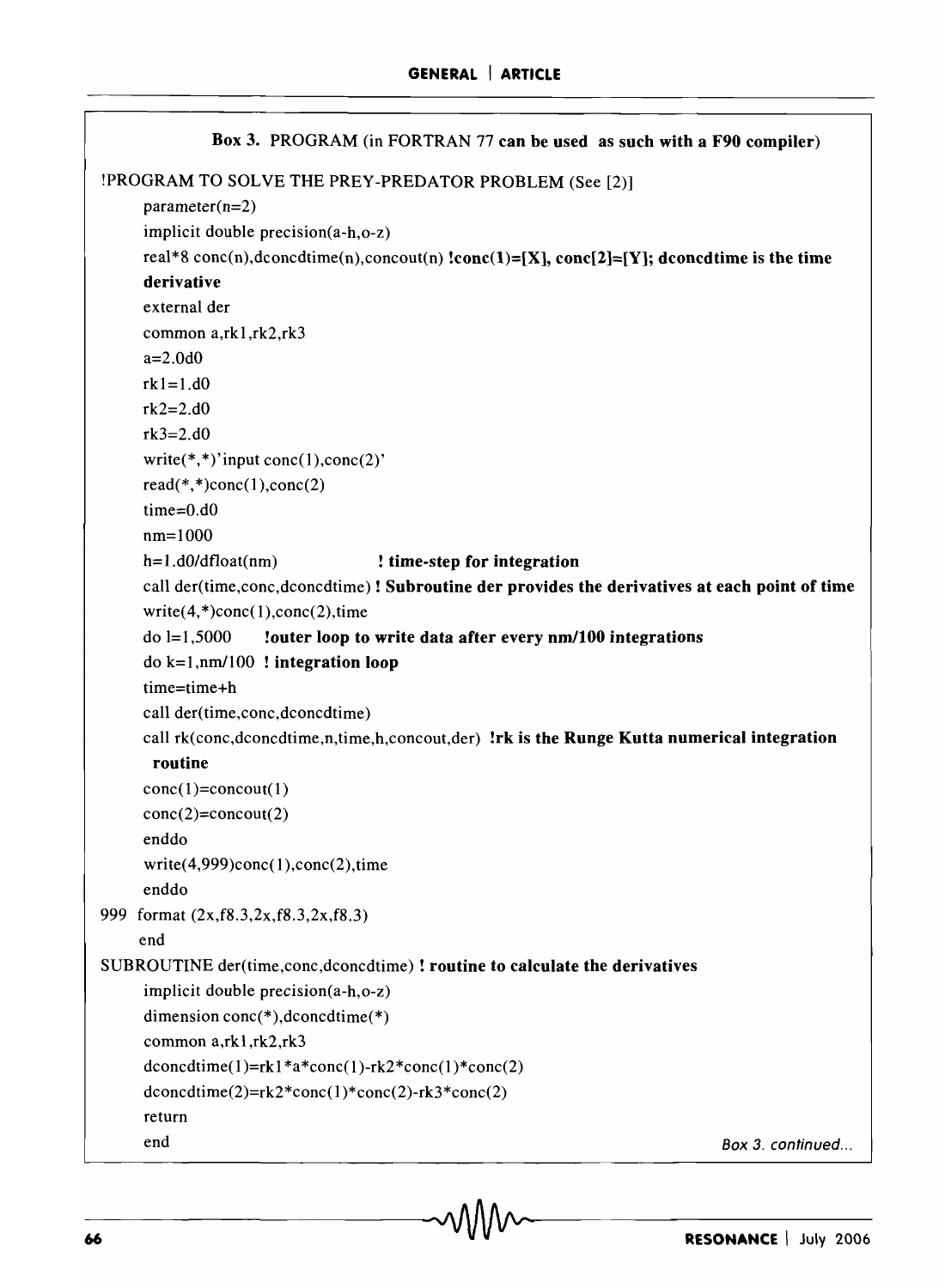SUBROUTINE rk(conc,dconcdtime,n,time,h,concout,der) ! Runge-Kutta routine for integration implicit double precision(a-h,o-z) dimension  $conc(n)$ , dconcdtime(n),concout(n),conct(n),conc $1(n)$ ,conc $2(n)$  $h2=h/2.d0$ h6=h/6.dO timeh=time+h2  $do$  i= $l.n$ conct(i)=conc(i)+h2\*dconcdtime(i) enddo call der(timeh,conct,conc 1)  $do$  i= $1.n$  $conct(i)=conc(i)+h2*conc1(i)$ enddo call der(timeh,conct,conc2) do  $i=1,n$  $conct(i)=conc(i)+h*conc2(i)$  $cone2(i)=cone1(i)+cone2(i)$ enddo call der(time+h,conct,conc1) do  $i=1,n$  $concut(i)=cone(i)+h6*(dconcdtime(i)+2.d0*conc2(i)+conc1(i))$ enddo return end

When viewing the same initial populations in the phase plot, *(Figure* 2) we see just an equilibrium point.

It can be seen that when both X and Y have the same concentration near the steady state, as A reacts with X, the production of even more X occurs autocatalytically. However, as X is formed, production ofY begins and initially, it occurs slowly (as can be seen from the gradually increasing slope of [V]) because [V] is small, but autocatalysis leads to surge of [V] and thus, there is a sudden increase in the slope *(Figure* 3). The increase in [V] removes  $[X]$  and so production of X slows down and less of X is produced. But less of X being available now, production of Y slows down at the same time. As less Y becomes available to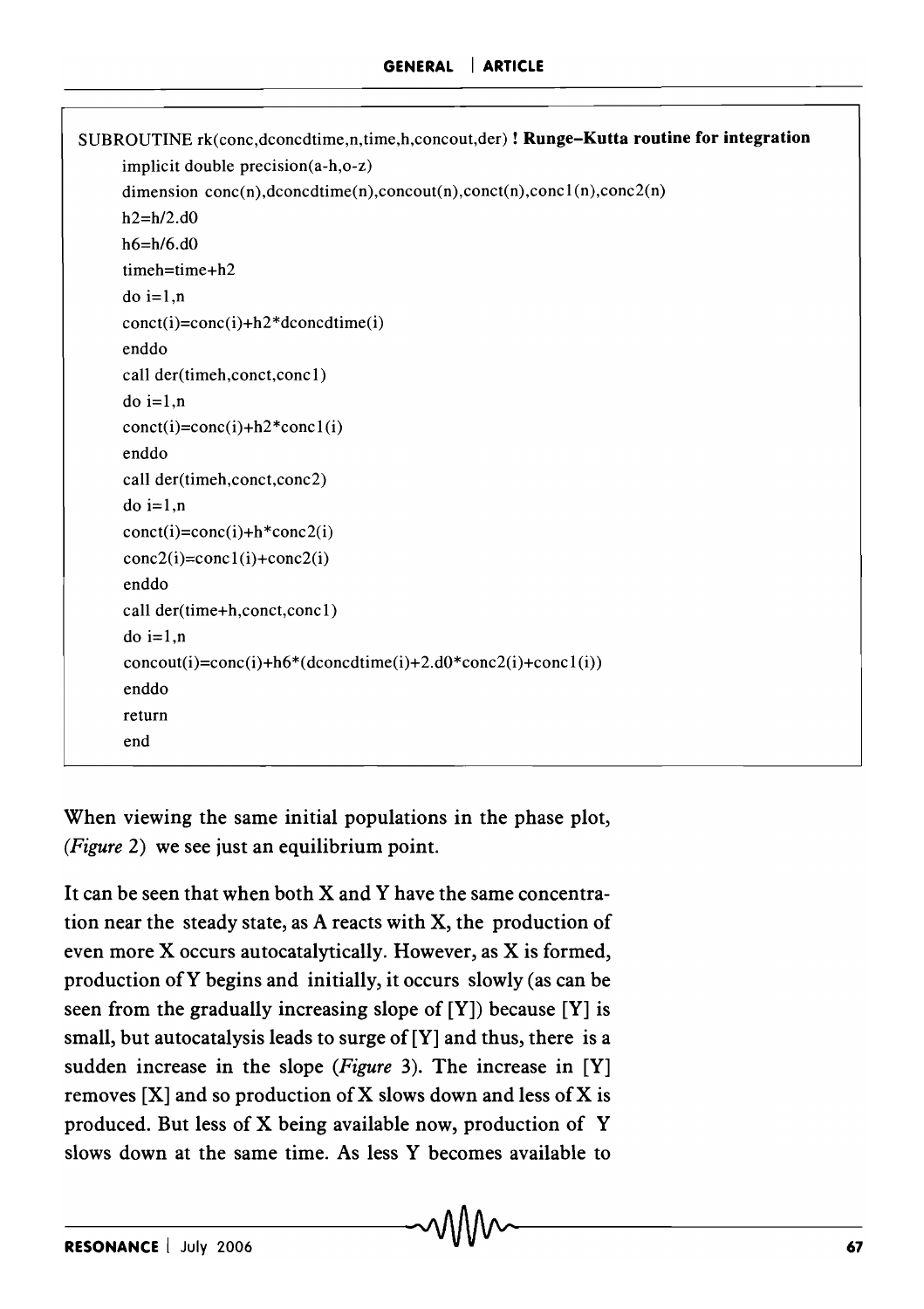



Figure 1 (top-left). Trajec*tory .obtained at steady .*<br>state.when [XO] = [YO] = 1.

Figure 2 (top-right). Phase plot correapondlng to FigureA (In Box 1).

Figure 3 (bottom-left). Plot obtained when initial concentrations of X and Y are same.

Figure 4 (bottom-right). Phase plot corresponding to Figure 3.

remove X, X gets the chance to autocatalyse its formation and its concentration again increases.

This can be seen from the closed orbit *(Figure* 4) obtained by plotting  $[X]$  vs.  $[Y]$  which means that as  $[X]$  increases  $[Y]$ increases. (A good exercise left for the reader is to find the direction of the dynamical trajectory in *Figure* 4. It can be obtained analytically from the sign of  $(dY/dX)$  obtained by dividing equations (a) by (b).) Here, both  $[X]$  and  $[Y]$  increase to the respective maximal values and then, decrease.

It is left as an exercise for the reader to draw plots for different initial conditions. One can also see the exponential growth or decay of one of the constituents in absence of the other, by setting the initial concentrations of either of the constituents, X or Y to zero in the program. or Y to zero in the program.<br>
WWWWWARESONANCE | July 2006